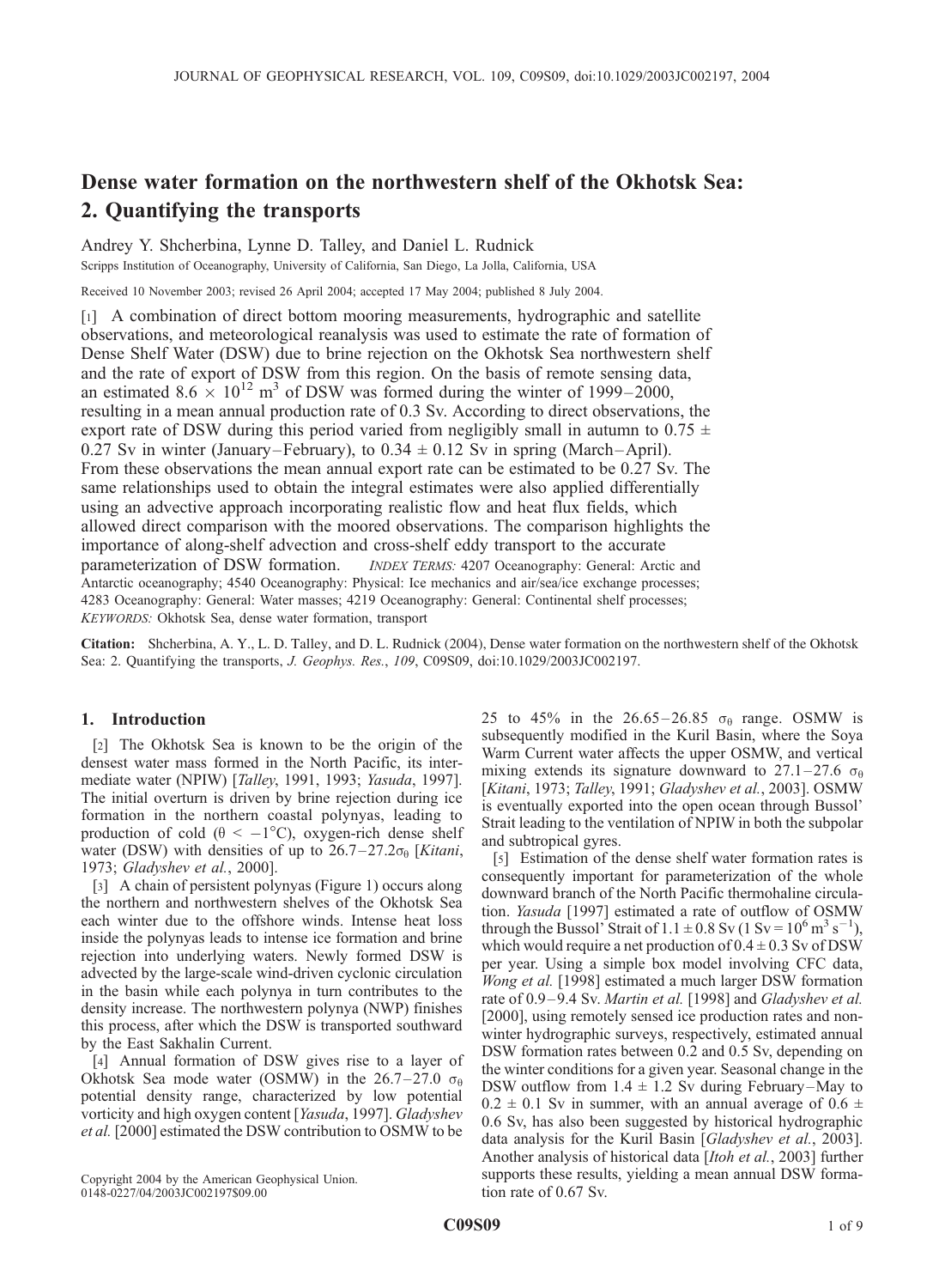

Figure 1. Ice distribution in the Okhotsk Sea on 1 February 2000, showing the persistent polynyas: Shelikhov Bay (SBP), northern (NP), northwestern (NWP), Kashevarov Bank (KBP), Sakhalin (SP), and Terpeniya Bay (TBP). Ice classification is based on National Snow and Ice Data Center SSM/I brightness temperatures. White triangles show the bottom mooring positions.

[6] The present study estimates the rates of DSW formation and export during the winter of 1999 – 2000 using both satellite and in situ wintertime observations (section 2). The relationship of surface heat loss to densification of shelf waters is also investigated using the advective approach with the flow and heat flux fields based on observations (section 3). The data sets are described by Shcherbina et al. [2003, 2004].

#### 2. Estimating DSW Formation and Export Rates

[7] Using a combination of remote and in situ observations, we attempt to construct a comprehensive image of the evolution of DSW on the northwestern shelf, relating the independent estimates of formation and export rates of this water mass. First, we use the surface heat loss based on the ice distribution and meteorology fields to estimate the salt enrichment due to ice formation, allowing the approximation of DSW formation rate (section 2.1). Second, the export rates are estimated using moored velocity data and assumptions of the DSW cross-section area based on hydrographic data (section 2.2). Both estimates are combined in section 2.3 in a simple production-export model.

## 2.1. Formation Rates of DSW Based on Satellite and Reanalysis Data

[8] Indirect methods of estimation of brine rejection and mixing rates based on remote sensing and/or water mass analysis are the only means of studying dense water formation in most polynyas worldwide. Our moorings provide a rare opportunity to compare and combine the direct and indirect methods.

[9] The first estimates of dense water formation on the northwestern shelf of the Okhotsk Sea based on Special

Sensor Microwave/Imager (SSM/I) ice concentration and National Centers for Environmental Prediction (NCEP) reanalysis meteorological data were made by Alfultis and Martin [1987] and Martin et al. [1998]. Ohshima et al. [2003] suggested an improved heat flux calculation algorithm incorporating an accurate treatment of heat fluxes through different ice types, and calculated the surface heat balance for the entire Okhotsk Sea.

[10] The heat flux estimation algorithm used in the present study (Appendix A) generally follows that of Ohshima et al. [2003]. The main differences in our algorithm are the parameterization of ice thickness as a continuous function of ice-type parameter instead of ascribing the thickness to three discrete ice types [Ohshima et al., 2003], and choice of slightly different radiative heat flux parameterizations that were shown to be appropriate for arctic conditions [Key et al., 1996]. The main benefit of using bulk parameterization of heat fluxes based on reanalyzed lower atmosphere meteorology and SSM/I ice data over the output of large-scale meteorological reanalysis models is the improvement of the resolution of ice cover and distinguishing between the various ice types. Sea ice distribution was determined using the 25-km gridded SSM/I brightness temperature data [Maslanik and Stroeve, 2003].

[11] For each pixel the total ice concentration and ice type were derived using the thin ice algorithm [Cavalieri, 1994] from the 19/37 GHz gradient ratio  $Gr = (T_{37V} - T_{19V})/(T_{37V} + T_{19V})$  $T_{19V}$ ) and 19 GHz polarization ratio  $Pr = (T_{19V} - T_{19H})/T$  $(T_{19V} + T_{19H})$ , where  $T_{37V}$ ,  $T_{19V}$ , and  $T_{19H}$  are the vertically polarized 37 GHz and vertically and horizontally polarized 19 GHz SSM/I brightness temperatures, respectively. Algorithm tie points suitable for the Okhotsk Sea conditions [*Martin et al.*, 1998] were used. Three ice types, namely new, young, and first-year ice, were distinguished using the 19 GHz polarization ratio [Kimura and Wakatsuchi, 1999]. These ice types (as well as the open water) were ascribed different radiative and thermodynamic properties, leading to different parameterizations of surface heat fluxes. The particular differences are mentioned in Appendix A.

[12] The estimate of heat loss  $F$  at the ice surface takes into account turbulent sensible  $(F<sub>S</sub>)$ , latent or evaporative  $(F<sub>L</sub>)$ , and net shortwave  $(S)$  and longwave  $(L)$  heat fluxes,

$$
F = F_{\rm S} + F_{\rm E} + F_{\rm R} + F_{\rm L}.
$$
 (1)

The fluxes are calculated using the low-resolution  $(\sim 1.125$ degree) ECMWF reanalysis meteorological data (10-m wind speed, 2-m air temperature, and surface atmospheric pressure) and high-resolution (25 km) ice type data (see Appendix A for details). The free parameter of these calculations is the ice surface temperature  $T_s$ , which is determined by balancing the surface heat loss with the conductive heat flux through the ice.

[13] The heat flux algorithm suffers greatly from large uncertainties in bulk heat parameterization, especially since very little opportunity for direct verification of flux estimates exists. Uncertainties in ice concentration, air temperature, and wind speed are the most important sources of error in winter [Ohshima et al., 2003]. Additionally, the wintertime heat flux estimate is greatly dependent on the parameterization of thickness and thermal properties of sea ice [Ohshima et al., 2003]. The primary source of error is the use of direct semi-empirical relationships of ice thick-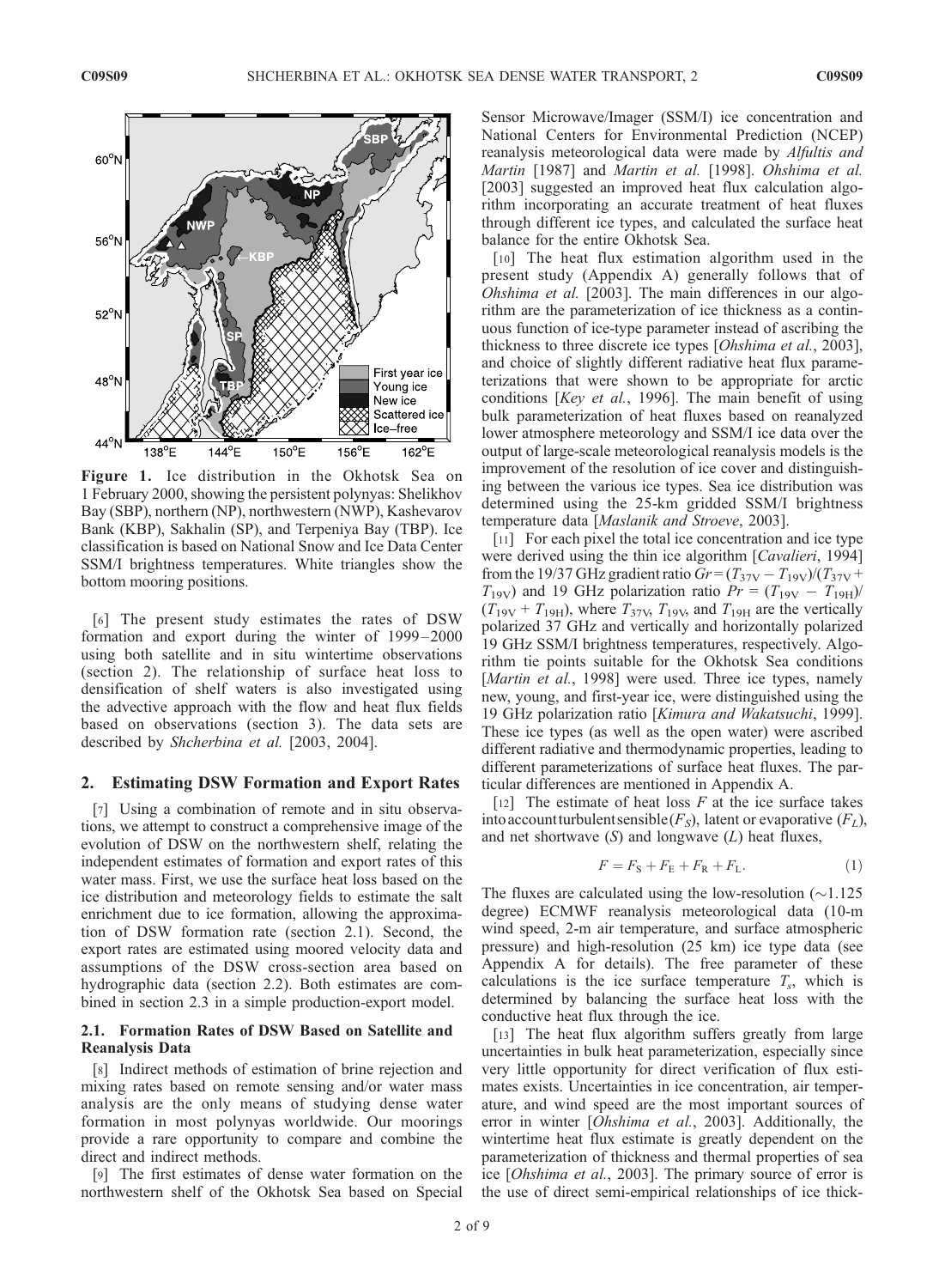

Figure 2. Ice surface temperature inferred via heat balance (line) and observed by AVHRR (dots). Average within a 50 km radius of  $146^{\circ}E$  57°N is shown. One standard deviation error bars are shown for AVHRR data.

ness to the ice type, while the SSM/I ice classification is strongly affected by seasonal and regional variability of radiative properties of ice surface. As a simple consistency test, the ice surface temperatures that were obtained as a byproduct of heat balance estimates were compared with the surface temperatures  $T_{\text{SST}}$ , obtained by NOAA/NASA Polar Pathfinder Advanced Very High Resolution Radiometer (AVHRR) (C. Fowler et al., AVHRR Polar Pathfinder twice-daily 5 km EASE-Grid composites, available from National Snow and Ice Data Center at http://nsidc.org/data/ nsidc-0066.html, 2000, updated 2002). Significant cloud cover over the area in wintertime made reliable AVHRR data scarce, so an area-averaged approach had to be taken.

[14] The heat flux method tends to underestimate the ice surface temperature in the first half of the winter (compared to AVHRR data, which is assumed to be correct), and overestimates it in the second half (Figure 2). The domain-averaged difference between  $T_s$  and  $T_{SST}$  varied from about  $-1.5^{\circ}\text{C}$  in early January to 0.4 $^{\circ}\text{C}$  in April. Standard deviation of the difference  $T_s - T_{\text{SST}}$  ranged from 1<sup>o</sup>C to 3-C, with the maximum in late January when the diversity of ice types was the greatest. Overestimation of  $T_s$  might have resulted from the buildup of snow on the ice surface as it ages. Snow cover provides additional insulation, decreasing the conductive heat flux and surface temperature measured by AVHRR. SSM/I ice classification, however, does not fully account for this cover, and consequently the conductive heat flux and the ice surface temperature may be overestimated for the case of old snow-covered ice. Older ice, however, contributes little to the total heat loss compared to the young polynya ice, which is usually free from substantial snow cover. Consequently, snow cover effects were not included in our heat flux estimate.

[15] The satellite observations provide an independent method of validation of the heat flux algorithm, and could potentially enable the further calibration of ice thickness classification. However, the scarcity of clear-sky AVHRR images during the winter did not allow such calibration for the present study.

[16] Without knowledge of the water temperature distribution, it is not possible to determine if the heat loss leads to ice formation. In the present study we assume that the water in the immediate vicinity of ice is close to freezing, so the heat loss in pixels where ice is already present is translated into ice formation. On the other hand, we assume that water in ice-free pixels is too warm and that no significant ice formation occurs there, even though such an assumption underestimates the ice production at the initial stages of freezing. The ice concentration throughout the polynya region was high from mid-January to the end of April, so the exclusion of open-water ice production is not expected to affect the estimate of the rate of DSW formation happening mainly during this period.

[17] Following Cavalieri and Martin [1994] (hereinafter referred to as CM-94) and Martin et al. [1998], the ice volume production  $(V_i)$ , salt flux  $(S_F)$ , and dense water volume production in the polynya  $(V_{DSW})$  are given by (per unit area)

$$
V_i = \frac{F}{\rho_i L},\tag{2}
$$

$$
S_F = \rho_i V_i (s_0 - s_i) 10^{-3}, \tag{3}
$$

$$
V_{\text{DSW}} = \frac{S_F}{(\rho_b s_b - \rho_0 s_0) 10^{-3}},\tag{4}
$$

where F is the net surface heat loss,  $\rho_i = 920 \text{ kg m}^{-3}$  is the ice density,  $L = 2.34 \times 10^5$  J kg<sup>-1</sup> is the latent heat of fusion of sea ice,  $s_i$  is the ice salinity,  $\rho_0 = 1026.25$  kg m<sup>-3</sup> ( $\rho_b$  = 1026.9 kg m<sup>-3</sup>) and  $s_0 = 32.6$  psu ( $s_b = 33.4$  psu) are water density and salinity before (after) the density enrichment by brine rejection. Note that compared to *Martin et al.* [1998], a lower L, which is more appropriate for salt-water ice production [Haarpaintner et al., 2001], as well as lower  $s_0$ and  $\rho_0$  consistent with the observed values [Shcherbina et al., 2004], are used. Following CM-94, constant ice salinity  $s_i = 0.31s_0$  is assumed.

[18] The obtained DSW production rates were integrated over the northwestern polynya region. For the purpose of this study, this region was empirically defined by the box shown in Figure 3a. Approximately the same definition was used by Martin et al. [1998] and Gladyshev et al. [2000].

[19] The estimated mean heat loss within the northwestern polynya during the winter of 1999–2000 was on the order of 100 W  $\text{m}^{-2}$ . It reached a maximum of about 190 W  $m^{-2}$  by the end of January (Figure 3b). A brief polynya closure happened on 15 February, after which the heat loss continued at a rate of about  $85 \text{ W m}^{-2}$  until 10 March. After 15 March the polynya region was covered with thick first-year ice and the heat loss dropped to about  $20 \text{ W m}^{-2}$ . The estimated heat flux corresponds to the formation of a total of  $8.6 \times 10^{12}$  m<sup>3</sup> of DSW in the NWP alone, which corresponds to the mean annual production rate of  $8.6 \times 10^{12}$  m<sup>3</sup>/12 month = 0.27 Sv. Formation rates varied between 2.28 Sv in late January and 0.98 Sv in early March.

[20] It should be mentioned that the error in the net heat flux estimate associated with the uncertainties in atmospheric forcing and ice conditions is on the order of at least 20  $\rm \dot{W} \, m^{-2}$ [Ohshima et al., 2003]. Consequently, our estimates of DSW production have approximately 25% error margin.

#### 2.2. Export Rates of DSW Based on In Situ Data

[21] The properties of DSW and the flow field in the southern part of NWP were observed directly by bottom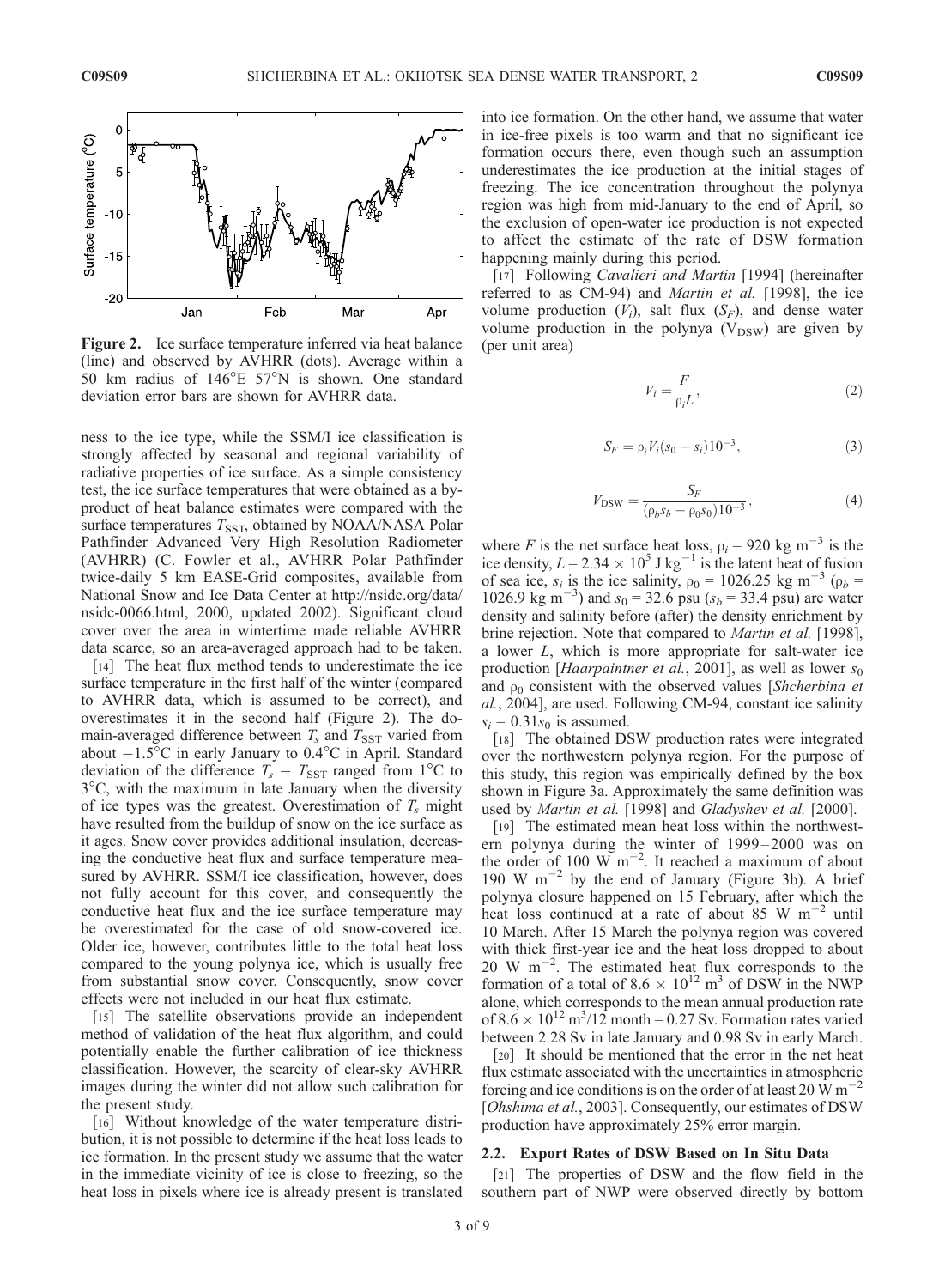

Figure 3. (a) Surface heat loss in the northern Okhotsk Sea (average over the period from 10 January to 10 April 2000). (b) Time series of mean heat loss from the northwestern polynya region (marked with dashed line in Figure 3a). Heat loss in absence of ice formation is disregarded.

moorings during the winter of 1999 – 2000 [Shcherbina et al., 2004]. The velocities measured by Acoustic Doppler Current Profilers (ADCP) at the moorings combined with the assumptions about the DSW extent (Figure 4) can be used to estimate the rate of export of this water mass from its formation region.

[22] The outer margin of dense water was found to be located between the two moorings during the ice-cover season (January–March) based on the fact that the significant density increase associated with DSW formation was observed by only the inshore instrument [Shcherbina et al., 2003, 2004]. Additionally, we assume that the new dense water extended all the way to shore and to the surface as a result of vigorous brine-driven convection in that region (Figure 4b). Consequently, the DSW cross section during this period can be estimated as  $(12.5 \pm 4.5) \times 10^6$  m<sup>2</sup>, with the uncertainty being half the cross-section area between the two instruments. The flow through the section is assumed to have been uniform, since the mean velocities observed by the two moorings were nearly identical [Shcherbina et al., 2004]. With a mean advection velocity of 6 cm  $s^{-1}$ (January –February), the winter dense water transport was roughly  $0.75 \pm 0.27$  Sv. The transport dropped to about  $0.34 \pm 0.12$  Sv in spring (March-April) due to decreased velocity.

[23] A more reliable estimate of the dense water cross section is possible at the times of the two hydrographic sections, occupied during the mooring deployment and recovery cruises in September 1999 and June 2000. On these sections, DSW stands out as a well-mixed water mass bounded by sharp property gradients [Shcherbina et al., 2004], which allows its clear demarcation. Similarly to Gladyshev et al. [2003], we define DSW as water denser than 26.7  $\sigma_{\theta}$ , as brine rejection is the primary source of ventilation of OSMW in that density range. Additionally, we use the  $-1$ <sup>o</sup>C isotherm to bound DSW laterally (Figures 4a and 4c). (On our sections, the  $0^{\circ}$ C isotherm used by Gladyshev et al. [2003] lay outside the temperature gradient surrounding the DSW.) The cross section of DSW, defined in this way, was  $6.9 \times 10^6$  m<sup>2</sup> in September and  $7.7 \times 10^6$  m<sup>2</sup> in June (Figures 4a and 4c). Mean velocities are taken from the first and last week of the record of the offshore mooring, since it was located in the core of the

dense water during these periods. The resulting estimate is 0.33 Sv in June and close to 0.02 Sv in September.

#### 2.3. Combined Results: Production-Export Model

[24] The changes of net volume of DSW on the northwestern shelf can be parameterized by the difference of the formation and export rates estimated in the previous sections, as illustrated in Figure 5. In this calculation, dense water is assumed to be absent from the shelf at the beginning of the ice formation period, which is consistent with the observations [Shcherbina et al., 2004]. Import of dense water from northern polynyas, though hardly negligible, is not included. After the rapid increase in January –February, the DSW volume stayed almost constant from 10 March to 5 April. Maximum DSW volume reached during that period was  $4.8 \times 10^{12}$  m<sup>3</sup>, which is approximately half of the total volume  $(8.6 \times 10^{12} \text{ m}^3)$  of new DSW formed in that region. Gradual flushing of dense water from the shelf continued after the formation ceased in early April.

## 3. Advective Approach to the Production-Export Balance

[25] The unique feature of the present experiment is the presence of wintertime observations of bottom water properties in the polynya region [Shcherbina et al., 2003]. These observations [Shcherbina et al., 2004] can potentially provide a necessary direct verification of the methods used to obtain the DSW formation and export rates in section 2.1. However, direct comparison of these integral estimates with the point mooring measurements is not possible. In order to reconcile the two approaches, the same production-export balance applied previously to the DSW as a whole can be extended to study the evolution of individual infinitesimal parts of it, explicitly considering the effect of advection through a spatially and temporally varying polynya region.

[26] For this purpose we consider a large number of ''particles'' in an idealized horizontal advection field. Each particle represents a water column with unit cross section and is characterized by its salinity. The salinity of the particles changes as they travel under the actual spatially inhomogeneous and time-varying salinity flux field  $S_F$ , which was calculated in the previous section based on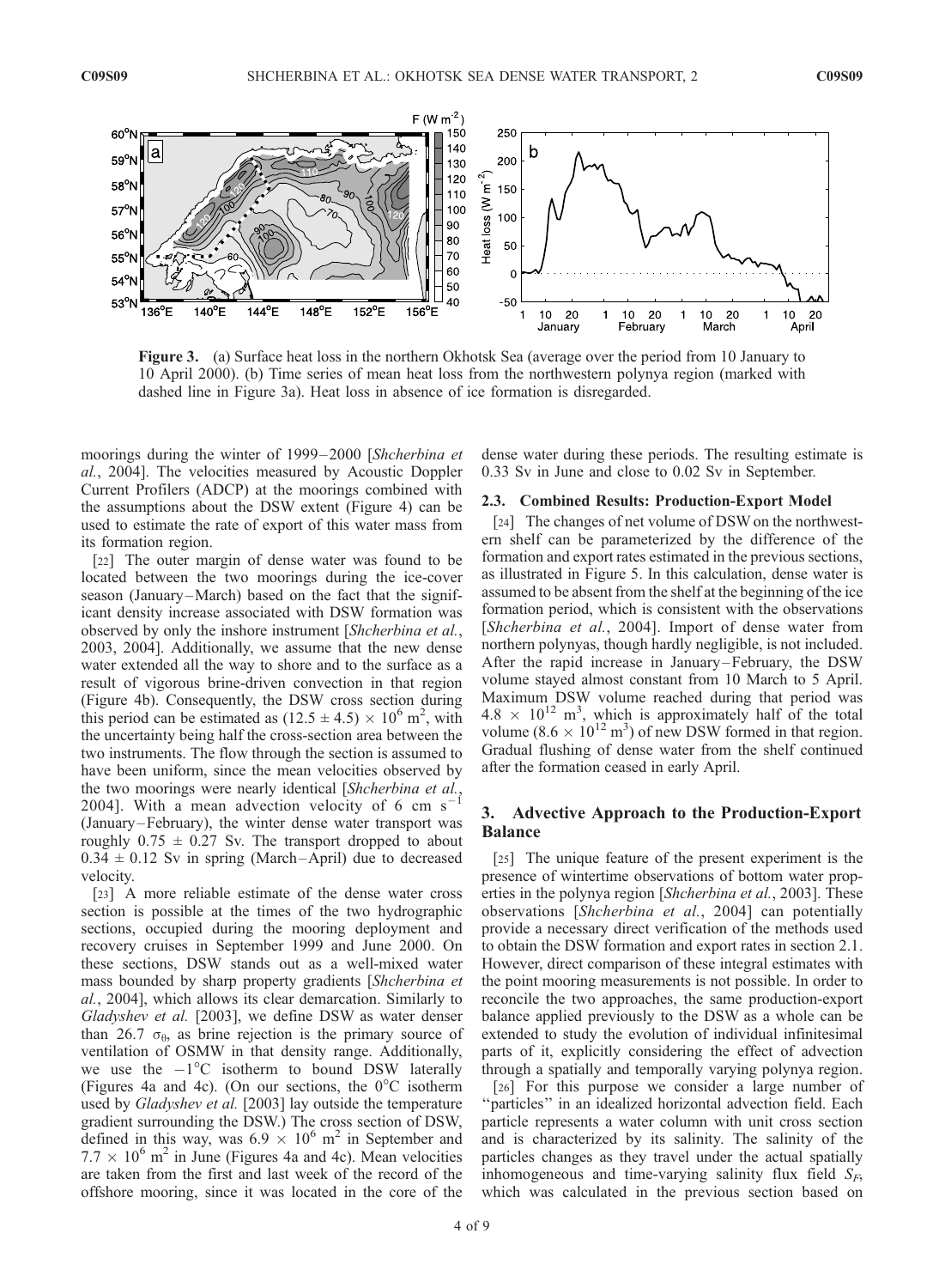

Figure 4. Estimated DSW cross section (hatching) in (a) autumn, (b) winter, and (c) spring. Solid contours in Figures 4a and 4c show potential density distribution in September 1999 and June 2000, respectively. Thicker contours correspond to  $\sigma_{\theta} = 26.7$  isopycnals. Dashed contours show  $-1^{\circ}$ C isotherm. Open triangles indicate the location of bottom moorings.

remote ice sensing and meteorology. Instantaneous mixing to the bottom is assumed, so the evolution of the salinity of a particle with time  $t$  is approximated by

$$
s = \int \frac{10^3 S_F(\mathbf{x}, t)}{\rho_0 h(\mathbf{x})} dt, \tag{5}
$$

where  $\mathbf{x} = \mathbf{x}(t)$  is the position of the particle,  $S_F$  is the salt flux and  $h(x)$  is the local water depth.

[27] This advective estimate for salinity change is compatible with the CM-94 algorithm in terms of integral rates of salt influx and export. At the same time, the advective approach provides an improved view of the evolution of water properties throughout the brine rejection period. This

approach accounts for the cumulative effect of spatially varying brine rejection and variations in water residence time inside the polynya. Most importantly, since the salinity of the particles passing through a certain point can be tracked, direct comparison of the estimated rate of salinity increase with the moored observations is possible. As a result, the rates of brine rejection estimated from heat fluxes can be independently verified, providing a test of the CM-94 algorithm.

#### 3.1. Advection Field

[28] In the absence of comprehensive observed or modeled velocity climatology, an artificial advection field is constructed based as much as possible on the flow observed at the moorings [Shcherbina et al., 2003, 2004]. Without forcing or friction, the stream function  $\psi$  of geostrophic unstratified flow satisfies

$$
\nabla \psi \nabla (f/h) = 0,\t(6)
$$

where  $f$  is the Coriolis parameter and  $h$  is the ocean depth [Pedlosky, 1987]; that is, the flow has to follow lines of constant planetary potential vorticity  $f/h$ . The mean velocities observed at the moorings were generally directed along the contours of  $f/h$  (Figure 6), roughly supporting the above hypothesis. The solution of equation (6) is

$$
\Psi = \Psi(f/h),\tag{7}
$$

where  $\Psi$  is an arbitrary function that must be determined using the information of the cross-shore flow variation. Similarly to the assumptions of section 2.2, the flow across the line connecting the moorings is assumed to be uniform. This assumption is justified by high correlation of the flow measured by the moorings [Shcherbina et al., 2004], and it is minimally sufficient for definition of  $\Psi$  up to an arbitrary multiplier. Such choice of  $\Psi$  results in relatively uniform velocity over the northern and northwestern shelves with intensifications in the regions of the East Sakhalin and Kamchatka Currents as well as in the northeastern corner of the basin (Figure 7a).

[29] We wish to evaluate the possible role of circulation changes in DSW evolution. The constructed velocity field was therefore modulated in time so that its value at the site of the inshore mooring matches the vertically averaged velocity observed at that location [Shcherbina et al., 2004], low passed using a 72-hour Blackman filter (Figure 7b). This modulation affects only the absolute values but not the direction of the flow, so the general flow pattern remains invariant (although it reverses in several instances). The particles are advected using the fourth-order Runge-Kutta scheme with a 1-day time step. We reiterate that this scheme is introduced as a simple observation-based refinement of the bulk DSW production estimate (section 2), and is not meant to be a full simulation of the Okhotsk Sea circulation.

### 3.2. Monte Carlo Simulation

[30] The domain was initially populated with 10,000 particles randomly distributed throughout the basin. The initial salinity of all particles was set to  $s_0 = 32.6$  psu to match the assumed initial salinity of DSW, based on the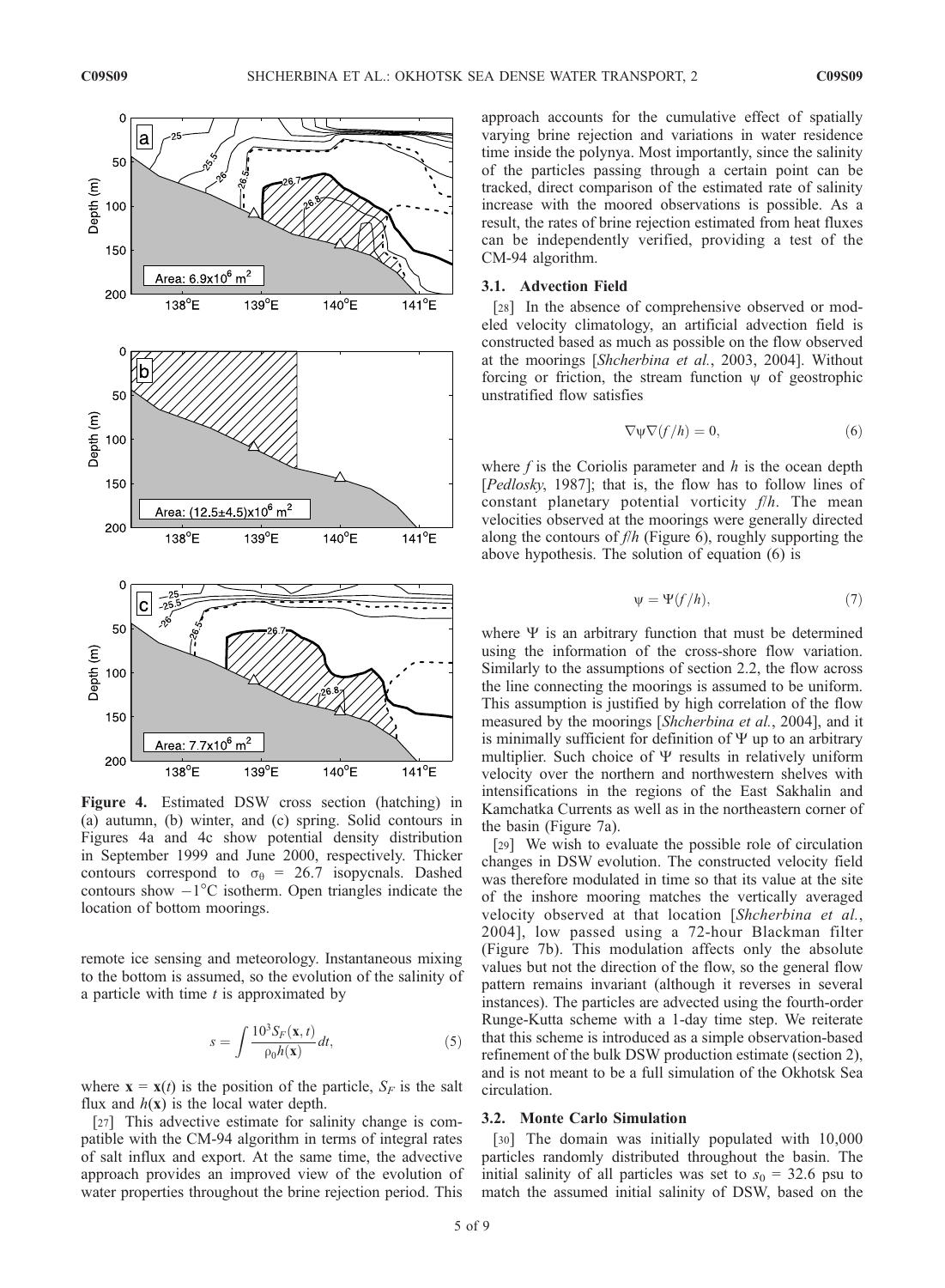

Figure 5. Volume of DSW in the NWP region estimated via brine rejection rates based on SSM/I ice concentration data and ECMWF reanalysis meteorology (solid black line). The same estimate but corrected for the wintertime export, estimated in section 2.1 using the moored velocity data (dashed black line). Integrals of fall and spring export estimates based on hydrographic data and moored velocity data (dotted lines) are shown for reference, arbitrarily offset.

moored observations [Shcherbina et al., 2004]. (This initial salinity is also consistent with that used in section 2.1.) Particles that left the domain during the run were reintroduced at a random location within the ''repopulation'' region upstream of the polynya (Figure 7a), representing freshwater inflow. The salinity of reintroduced particles was set to be  $s_0$  as well.

### 3.3. Comparison With Direct Observations

[31] The advective approach to the production-export balance captures the general tendencies of dense water formation due to brine rejection (Figure 8), validating the CM-94 parameterization of dense water formation based on surface heat fluxes. At the same time, several discrepancies between the observed and estimated salinity variations clearly show the limits of applicability of the simple production-export balance in both advective (differential) and integral forms.

[32] The advective estimate of salinity increase at the site of the inshore mooring was 26% slower (0.017 psu/day versus 0.023 psu/day), but continued considerably longer than was actually observed at that site. As a result, the total salinity increase was overestimated by 22% by the advective method. The slower salinity increase suggests that the estimate (equation (3)) of the salt flux associated with ice formation is biased low by a factor of 0.74, which is not unreasonable given the uncertainties in the heat flux parameterization (section 2.1). If the salt flux were adjusted so that the rates of salinity increase match the observations, the estimate of mean annual DSW formation rate made in section 2.1 would increase to 0.36 Sv. Total DSW salinity increase would be overestimated by 70% in that case, due to the longer period of salinity increase inferred from the heat fluxes.

[33] The duration of the dense water formation yielded by the advective approach depends mostly on the duration of the polynya opening rather than the heat flux parameterization. Consequently, this method can be expected to predict the dates of the beginning and end of DSW formation more accurately than the amount of the salinity increase, as the former estimates are the most direct ones. Nonetheless, the advective approach predicts the salinity increase at the inshore mooring site starting at least a week

earlier and terminating almost a month later than was actually observed.

[34] One of the factors missing from both the CM-94 formation estimate (section 2) and the advective estimate is the initial background stratification of the water column. The delayed onset of density increase at the bottom can be readily explained by the time necessary to overcome such stratification. It also may explain why a much slower salinity increase was observed at the offshore (deeper) mooring. The salinity observed at the offshore mooring in January was higher than the maximum salinity predicted by the advective approach for the brine rejection season (Figure 8). If the latter were indeed the maximum brine salinity at that location, the convection plume would not reach the bottom there. Consequently, late autumn stratification likely played a crucial role controlling the extent of bottom penetration of the newly formed DSW.

[35] Additionally, estimates of DSW export based on the mooring data do not account for cross-shelf eddy transport of density anomalies. As shown by modeling studies [Gawarkiewicz and Chapman, 1995], geostrophic adjust-



Figure 6. Planetary potential vorticity,  $f/h$ . The contour interval varies to produce evenly spaced contours. Arrows show the mean velocity observed at the moorings. Line of assumed constant velocity is also shown (dashed line).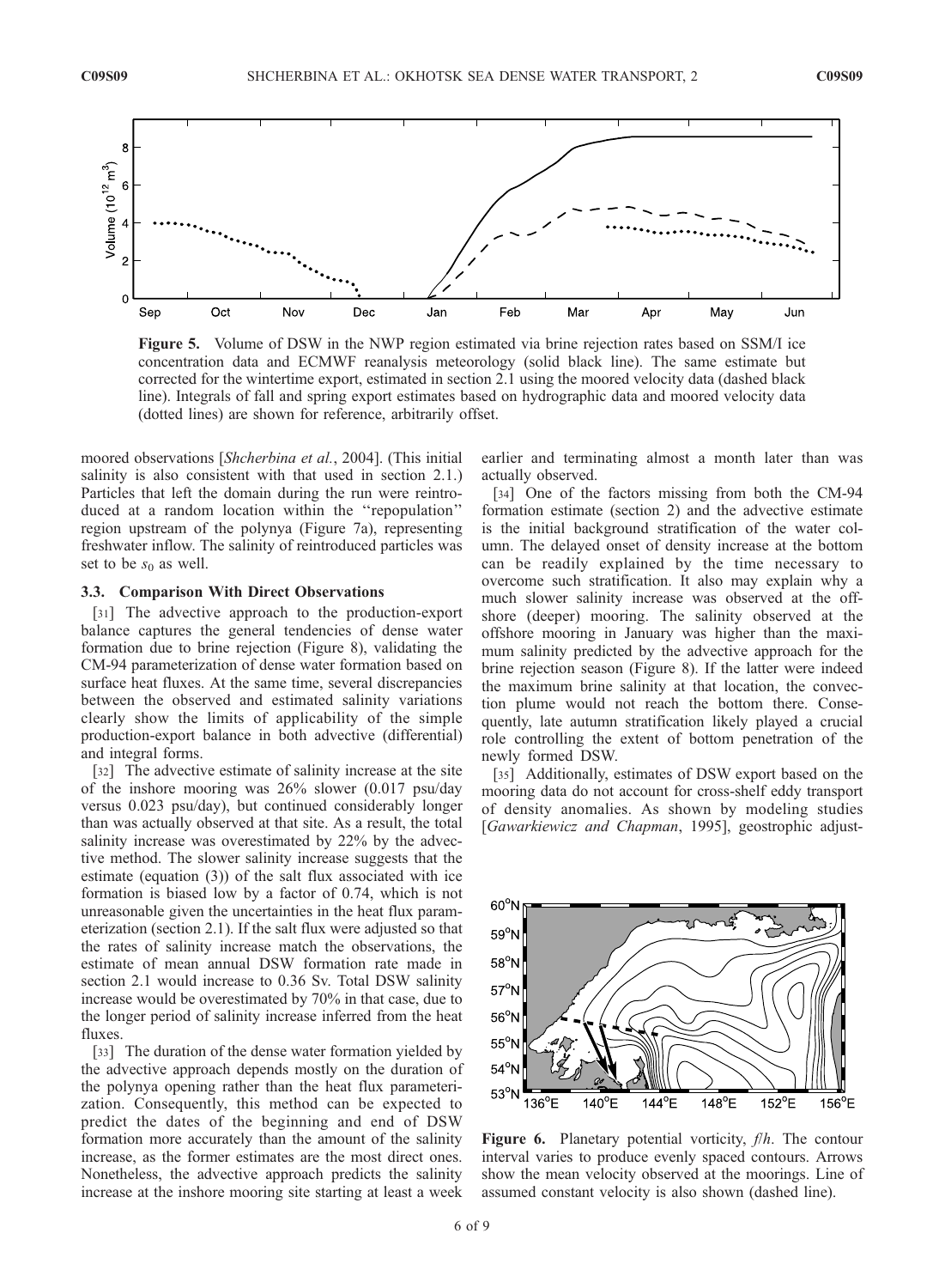

Figure 7. (a) Flow field used in the advective approach and (b) temporal variation of the flow amplitude, based on moored observations. Line of assumed constant velocity (dashed line) and ''repopulation'' region (hatching) are also shown in Figure 7a.

ment of the density anomaly inside the polynya leads to the formation of a rim current at the edge of the forcing region. This current later becomes baroclinically unstable and gives rise to a series of eddies, which effectively disperse the density anomaly. These processes result in an abrupt termination of density increase despite continuous forcing [Gawarkiewicz and Chapman, 1995], much like the termination observed at the inshore mooring [Shcherbina et al., 2004]. Gross overestimation of maximum salinity at the site of inshore mooring by the advective method might be due to the exclusion of eddy transport balancing the salt influx in late February to late March. The missing DSW eddy transport during that period can be estimated as the difference between the production and along-isobath advective export rates, giving a mean value of 0.8 Sv from 23 February to 13 March. Consequently, the eddy transport may account for an additional 0.04 Sv of mean annual DSW export.

[36] On the other hand, the gradual salinity decrease at the inshore mooring in spring appears to be adequately described by the along-isobath advection model. This allows us to conclude that the final salinity of DSW at the end of brine rejection season decreases toward the northeast. The advection of this gradient past the mooring is responsible for the salinity decrease observed in spring and also continuing in the autumn, as apparent from the beginning of the record. This conclusion contradicts one of the assumptions of CM-94, which postulates a uniform salinity increase of the whole water mass.

## 4. Conclusion

[37] The mean annual production rate estimated from the heat loss in the northwestern polynya alone is 0.27 Sv. Comparison of the rates of salinity increase observed directly and inferred from the heat flux analysis suggests that the brine rejection rate based on heat flux data is underestimated by a factor of 0.74. Consequently, the estimate of mean annual production rate should be increased to 0.36 Sv. These estimates are consistent with the previous indirect estimates [Martin et al., 1998; Gladyshev et al., 2000, 2003], although direct comparison is difficult due to interannual variability. The winter of 1999 – 2000 was milder than usual [Shcherbina et al., 2004], which may have led to a lower DSW production.

[38] Using the directly measured velocities, the export rate of Okhotsk Sea dense shelf water in 1999 – 2000 was found to vary between negligible in autumn,  $0.75 \pm 0.27$  Sv in winter, and  $0.34 \pm 0.12$  Sv in spring. Assuming the spring rates of export continued through the summer, the mean annual export rate of DSW is estimated to be 0.30 Sv. Additionally, cross-shelf eddy transport of DSW in late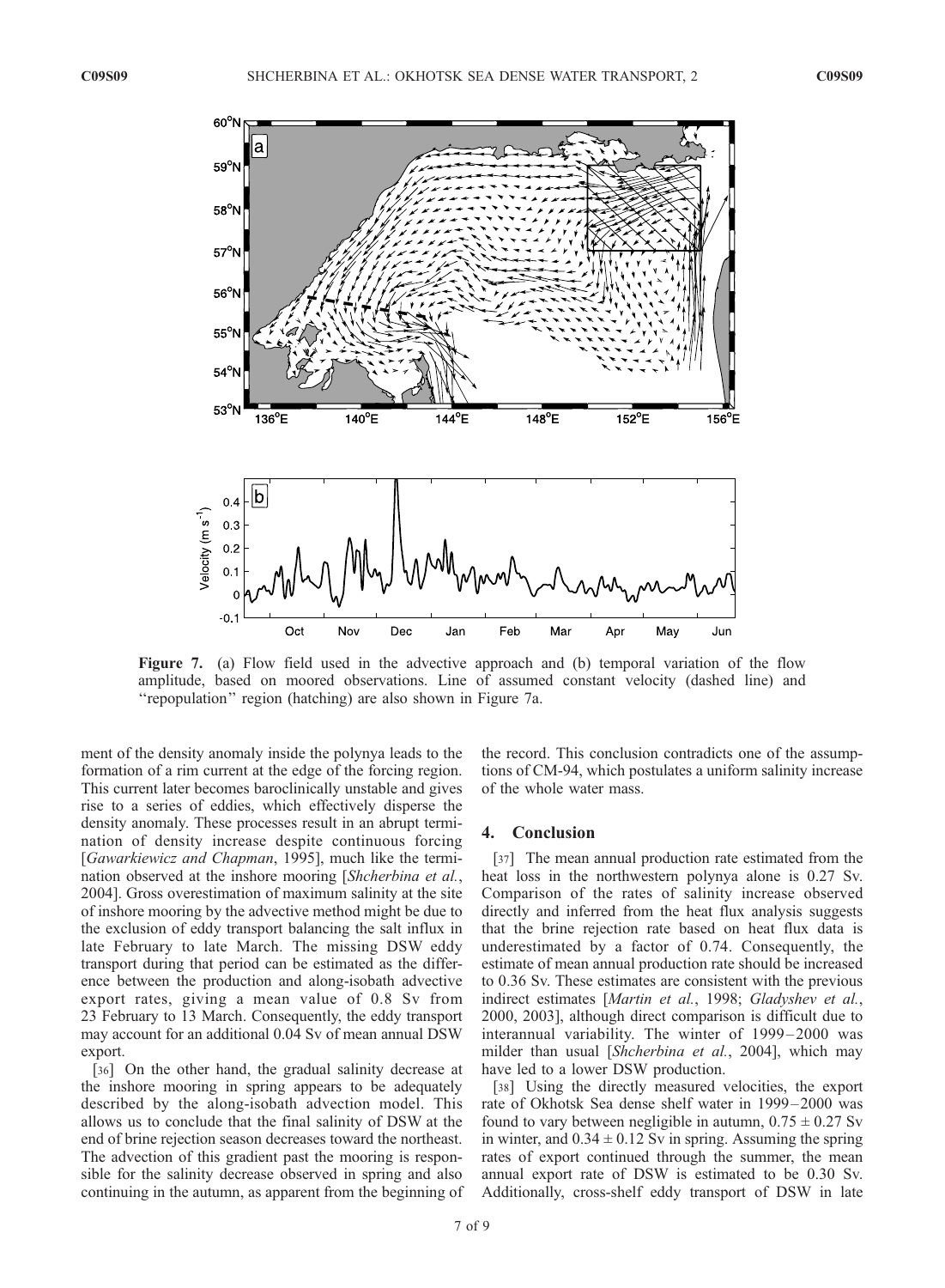

Figure 8. Advective estimate of DSW salinity evolution (line marked with dots every 10 days) and observed (solid line) salinity at the sites of the (a) inshore and (b) offshore moorings.

February to late March is estimated to contribute 0.04 Sv to the mean annual DSW export.

[39] The estimated annual DSW formation is quite small. However, its role in the thermahaline overturn of the North Pacific is significant. Theoretical [*Price and Baringer*, 1994] and observational studies in the North Atlantic [Dickson and Brown, 1994] and Arctic Ocean [Fahrbach et al., 2001] alike show that entrainment and mixing lead to a roughly twofold increase of the volume transport of newly formed dense waters by the time they reach their equilibrium depth. Similarly, the transport of DSW in the Okhotsk Sea intensifies as the water travels southward along the Sakhalin coast. As a result, OSMW production is a factor of 3 to 4 greater than that of DSW [Alfultis and Martin, 1987; Gladyshev et al., 2000, 2003]. Our observed DSW production rate is thus consistent (accounting for interannual variability) with the mean overturn of about 2 Sv between surface and intermediate layers [Macdonald, 1998; Talley, 2003] that sustains the NPIW.

#### Appendix A: Calculation of Heat Flux

[40] The net heat flux  $F_{\text{net}}$  consists of turbulent sensible  $(F<sub>S</sub>)$  and latent or evaporative  $(F<sub>E</sub>)$  heat fluxes, as well as net shortwave  $(F_R)$  and longwave  $(F_L)$  radiation,

$$
F_{\text{net}} = F_S + F_E + F_R + F_L. \tag{A1}
$$

Sensible and latent heat fluxes are calculated using the bulk formulae

$$
F_S = \rho_a c_p C_S U (T_a - T_s) \tag{A2}
$$

$$
F_E = 0.622 \rho_a L_v C_E U (e - e_s), \tag{A3}
$$

where  $\rho_a = 1.3 \text{ kg m}^{-3}$  is the air density,  $c_p = 1004 \text{ J kg}^{-1}$  $K^{-1}$  is the specific heat at constant pressure,  $L_{\nu}$  is the latent heat of vaporization (2.52  $\times$  10<sup>6</sup> J kg<sup>-1</sup> for water and 2.86  $\times$  $10^6$  J kg<sup>-1</sup> for ice),  $C_S$  and  $C_E$  are stability dependent bulk transfer coefficients [*Kondo*, 1975], U is the wind speed,  $T_a$ and  $T<sub>s</sub>$  are air and surface temperatures,  $e$  is the water vapor pressure, and  $e_s$  is the saturated water vapor pressure at the surface temperature.

[41] ECMWF reanalysis data for 2-m surface air temperature and 10-m surface wind speed are given as  $T_a$  and U, respectively. Following Ohshima et al. [2003], who found a 25% difference between the European Centre for Medium-Range Weather Forecasts (ECMWF) wind data and observations, U is corrected by a factor of 1.25. The water vapor pressure e is calculated as the saturated water vapor pressure at the ECMWF 2-m surface dew point temperature. The surface temperature  $T_s$  is taken to be  $-1.8$ °C (freezing point) for water and is estimated iteratively for ice (see below).

[42] Radiative fluxes are estimated using the parameterizations found to be optimal for arctic conditions [Key et al., 1996]. For the shortwave radiation, the empirical formula by Jacobs [1978] gives

$$
F_R = (1 - \alpha)(1 - 0.33C)F_{R0},
$$
 (A4)

where  $\alpha$  is the surface albedo,  $C = 0.7$  is the mean fractional cloud cover, and  $F_{R0}$  is the mean daily incoming solar radiation, estimated using the Zillman [1972] empirical formula. Albedos of 0.06, 0.27, 0.36, and 0.64 were assumed for open water, new, young, and first-year ice, respectively [Ohshima et al., 2003]. Longwave radiation is estimated as

$$
F_L = \varepsilon_s \sigma T_s^4 - \varepsilon_a \sigma T_a^4,\tag{A5}
$$

where  $\varepsilon_s$  is the surface emissivity (0.97 for water, 0.99 for ice),  $\sigma = 5.67 \times 10^{-8}$  W m<sup>-2</sup> K<sup>-4</sup> is the Stefan-Boltzman constant, and  $\varepsilon_a$  is the effective atmosphere emissivity, given by combining the empirical formulae of Efimova [1961] and *Jacobs* [1978],

$$
\varepsilon_a = (0.746 + 0.0066e)(1 + 0.26C), \tag{A6}
$$

where *e* is the water vapor pressure.